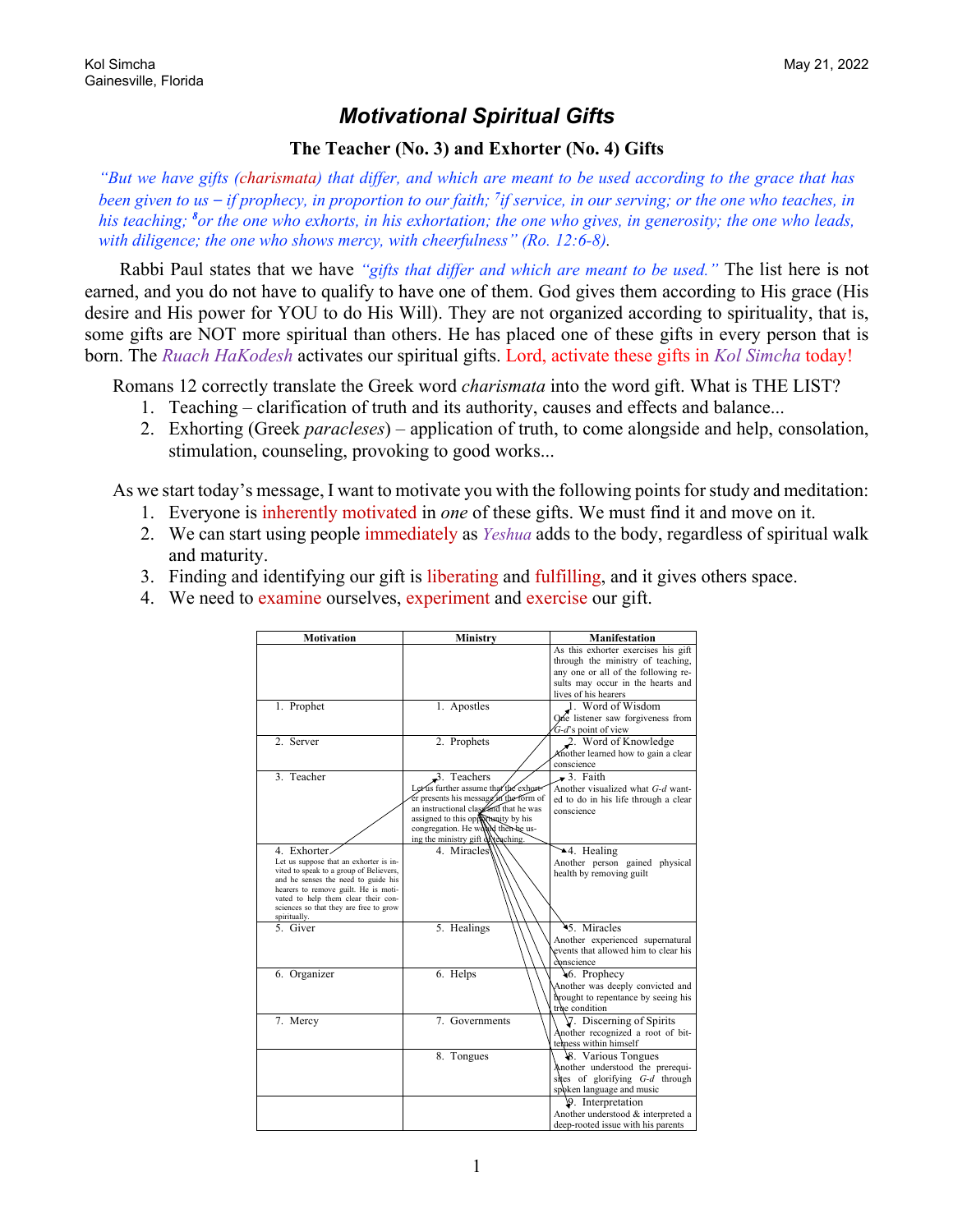## *Characteristics of the gift of Teacher*

| <b>GIFT</b>                               | <b>CHARACTERISTICS</b>                                                    | <b>MISUSES</b>                                                               |
|-------------------------------------------|---------------------------------------------------------------------------|------------------------------------------------------------------------------|
| Who in Scripture best                     | 1. Need to validate information                                           | 1. Becoming proud of knowledge                                               |
| illustrates the motivational              | When a teacher hears important                                            | With the teacher's thoroughness in                                           |
| gift of teacher?                          | statements, whether given privately or                                    | checking out facts, he will acquire                                          |
|                                           | publicly, he will desire to verify them.                                  | much knowledge. Since "knowledge                                             |
|                                           | His motivation is to confirm that the                                     | puffs a person up with pride" (1 Cor.                                        |
|                                           | statements are true and accurate and                                      | $8:1$ , it is very easy for him to become                                    |
|                                           | would, therefore, have the authority to                                   | proud. He may also appear prideful                                           |
|                                           | bring spiritual freedom. Luke wrote to                                    | by giving far more information than is                                       |
|                                           | Theophilus, "that you might know how                                      | needed to prove a point. Pride can be                                        |
|                                           | well-founded are the things about                                         | communicated by the attitude "It isn't                                       |
|                                           | which you have been taught" (Lk. 1:4).                                    | right until I check it out and say that                                      |
|                                           |                                                                           | it is right."                                                                |
| Luke                                      | 2. Check out teachers                                                     | 2. Despising lack of credentials                                             |
|                                           | A person with the gift of teaching will                                   | Many teachers attempt to control                                             |
|                                           | be very alert to false teachers. He will                                  | misinformation by requiring approved                                         |
|                                           | want to find out their background                                         | courses of instruction. By depending                                         |
|                                           | before listening to them. He will also                                    | only on these courses, credentials can                                       |
|                                           | assume that others want to know his                                       | be overemphasized, and the practical                                         |
|                                           | qualifications; thus, he will tend to                                     | wisdom of those whom teachers                                                |
|                                           | give these before speaking. Luke                                          | consider uneducated can be despised                                          |
|                                           | began his Gospel by affirming that he                                     | or minimized. In such cases, teachers                                        |
|                                           | was an eyewitness and that he "has                                        | make the mistake of concentrating on                                         |
|                                           | carefully investigated all these things                                   | intellect rather than spiritual                                              |
|                                           | from the beginning" (Luke $1:3$ ).                                        | perception.                                                                  |
| <b>Hard Work</b>                          | 3. Rely on established resources                                          | 3. Depending on human reasoning                                              |
| (Romans 12:11)                            | A teacher has a need to go to primary                                     | Being apt in using scholarly                                                 |
|                                           | sources to validate truth. He will also                                   | resources, a teacher can easily give                                         |
|                                           | use accepted works of recognized                                          | the impression that he is the only                                           |
|                                           | authorities to further confirm                                            | source of truth and that his gift is                                         |
|                                           | statements which others make. Luke                                        | more important than the other gifts.                                         |
|                                           | praised the Bereans for daily checking                                    | Teachers may also react to the need to                                       |
|                                           | out Paul's statements against the                                         | bring his intellect under the control of                                     |
|                                           | Hebrew Scriptures. (See Acts 17:11.)                                      | the Ruach, by putting scholarship                                            |
|                                           | Luke also related his writings to the                                     | ahead of the spiritual insight that                                          |
|                                           | other Gospel accounts and to the<br>Torah.                                | comes through meditating on                                                  |
|                                           |                                                                           | Scripture.                                                                   |
| <b>Spiritual Fervor</b><br>(Romans 12:11) | 4. Present truth systematically<br>Teachers tend to feel more comfortable | 4. Criticizes practical applications<br>A teacher's motivation to verify all |
|                                           | when material is laid out in an orderly                                   | statements by the authority of                                               |
|                                           | sequence. The teacher wants to know                                       | Scripture may hinder him in making                                           |
|                                           | the events in the order in which they                                     | wider Scriptural application. As he                                          |
|                                           | occurred. Luke emphasized the                                             | focuses on textual studies, he may                                           |
|                                           | chronological structure of his Gospel                                     | miss the underlying principles that tie                                      |
|                                           | when he explained that his approach                                       | all Scripture together "teaching the                                         |
|                                           | was "an accurate and ordered                                              | truth, convicting of sin, correcting                                         |
|                                           | narrative" (Luke 1:3).                                                    | faults and training in right living" (2                                      |
|                                           |                                                                           | Tim. 3:16.                                                                   |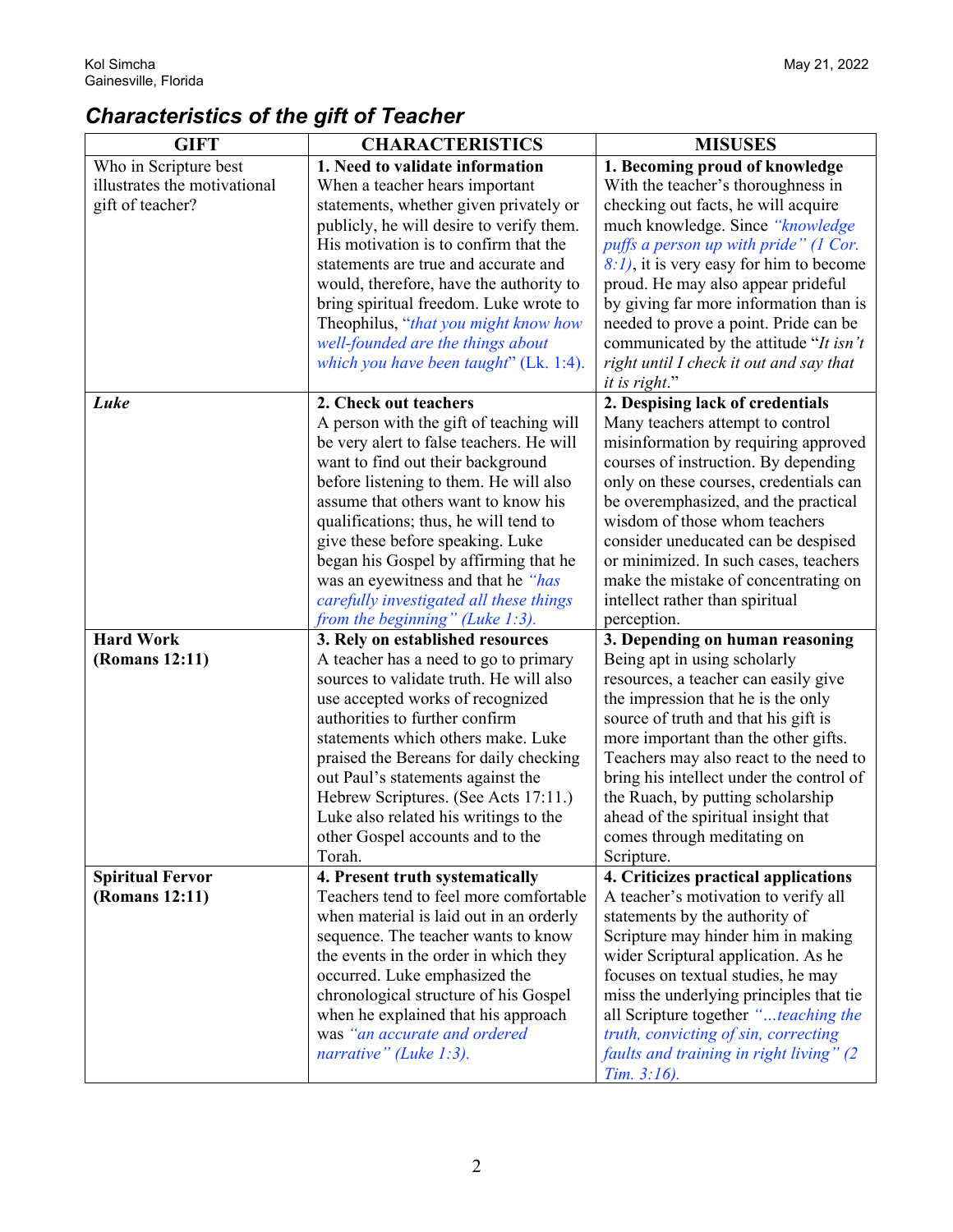| <b>Serving God</b>             | 5. Gather many facts                       | 5. Showing off research skills               |
|--------------------------------|--------------------------------------------|----------------------------------------------|
| (Romans 12:11)                 | Those with the gift of teaching often      | When a Believer with the gift of             |
|                                | have a greater delight in researching      | teaching shares a conclusion, he feels       |
|                                | facts than they do in teaching them.       | obligated to explain how he arrived at       |
|                                | When they do speak or write, they feel     | it. He often assumes, wrongly, that          |
|                                | constrained to give as many facts as       | because he enjoyed the research so           |
|                                | possible. Luke's Gospel is the longest     | much, others will also. Concentration        |
|                                | of the four; he includes information       | on research may also cause a teacher         |
|                                | left out by other writers, and he          | to live in an unreal world which he          |
|                                | emphasizes the completeness of his         | has created by his exclusion of other        |
|                                | account. (See Acts 1:1.)                   | people.                                      |
| What basic Scriptural          | <b>6. Require thoroughness</b>             | <b>6. Rejects Scriptural Presuppositions</b> |
| principle does the person with | A teacher enjoys giving details which      | If a teacher fails to subject his            |
| the gift of teacher most need  | are not noticed or mentioned by others.    | intellect to the teaching ministry of        |
| to exercise?                   | Luke gives precise descriptions of         | the Holy Spirit, he will need to             |
|                                | events, conversations, circumstances,      | reexamine the "foundational truths of        |
|                                | and physical conditions. He detailed       | Scripture." These are to be                  |
|                                | more names, titles, cities, dates, events, | understood by faith. His theology will       |
|                                | and sidelights than any other Gospel       | become the reorganization of                 |
|                                | writer.                                    | Scripture around a philosophical base        |
| <b>Meditation</b>              | 7. Uneasy with subjective truth            | 7. Putting mind above the Ruach              |
|                                | A teacher is concerned that truth be       | The most effective way for anyone to         |
|                                | presented in balance. He recognizes        | keep his intellect under the control of      |
|                                | the danger of using personal               | the Holy Spirit is to meditate upon          |
|                                | experience as a foundation for truth.      | God's Word, day, and night. Neither          |
|                                | He wants to go from Scripture to           | the inspiration nor the true meaning         |
|                                | experience, rather than from               | of Scripture will be understood              |
|                                | experience to a proof text in Scripture.   | intellectually but will be discerned         |
|                                | A teacher tends to remain silent until     | spiritually. If a teacher fails to           |
|                                | information has been heard, observed,      | become mighty in Spirit, he will tend        |
|                                | and verified. Luke's silence is            | to become trusting of his own                |
|                                | conspicuous in the NT; none of his         | intellect.                                   |
|                                | own statements are recorded.               |                                              |
| Why is this true?              | 8. Persevere with accepted teachers        | 8. Taking teachings to extremes              |
| It allows the teacher to       | A teacher tends to remain loyal to a       | Truth out of balance leads to heresy.        |
| become mighty in spirit.       | mentor or a school as long as any truth    | Imbalance begins by studying a               |
|                                | remains and does what he can to            | doctrine out of its moral setting (e.g.,     |
|                                | promote the truth. Luke demonstrated       | the second coming without its                |
|                                | amazing loyalty to Paul and his            | purifying hope). Argumentation and           |
|                                | message in prison, even after others       | division result. Imbalance also occurs       |
|                                | left him. "Only Luke is with me" (2        | by separating related truths (mercy          |
|                                | Tim. $4:11$ ).                             | w/o justice, grace w/o law)                  |
|                                | 9. Clarify misunderstandings               | 9. Arguing over minor points                 |
|                                | If a teacher learns that his facts are     | If a teacher leans on his own                |
|                                | wrong, he will not simply accept the       | understanding, it is easy for him to         |
|                                | conclusion but will want to retrace        | reject an important spiritual truth          |
|                                | own investigation to determine at what     | because he detects a minor flaw in the       |
|                                | point he got off the track. He will want   | presentation of it. He may further           |
|                                | to use the same procedure in helping       | reject this truth because he is being        |
|                                | others who have strayed from the truth.    | asked to intellectually accept a             |
|                                |                                            | conclusion without knowing how the           |
|                                |                                            | other person arrived at it.                  |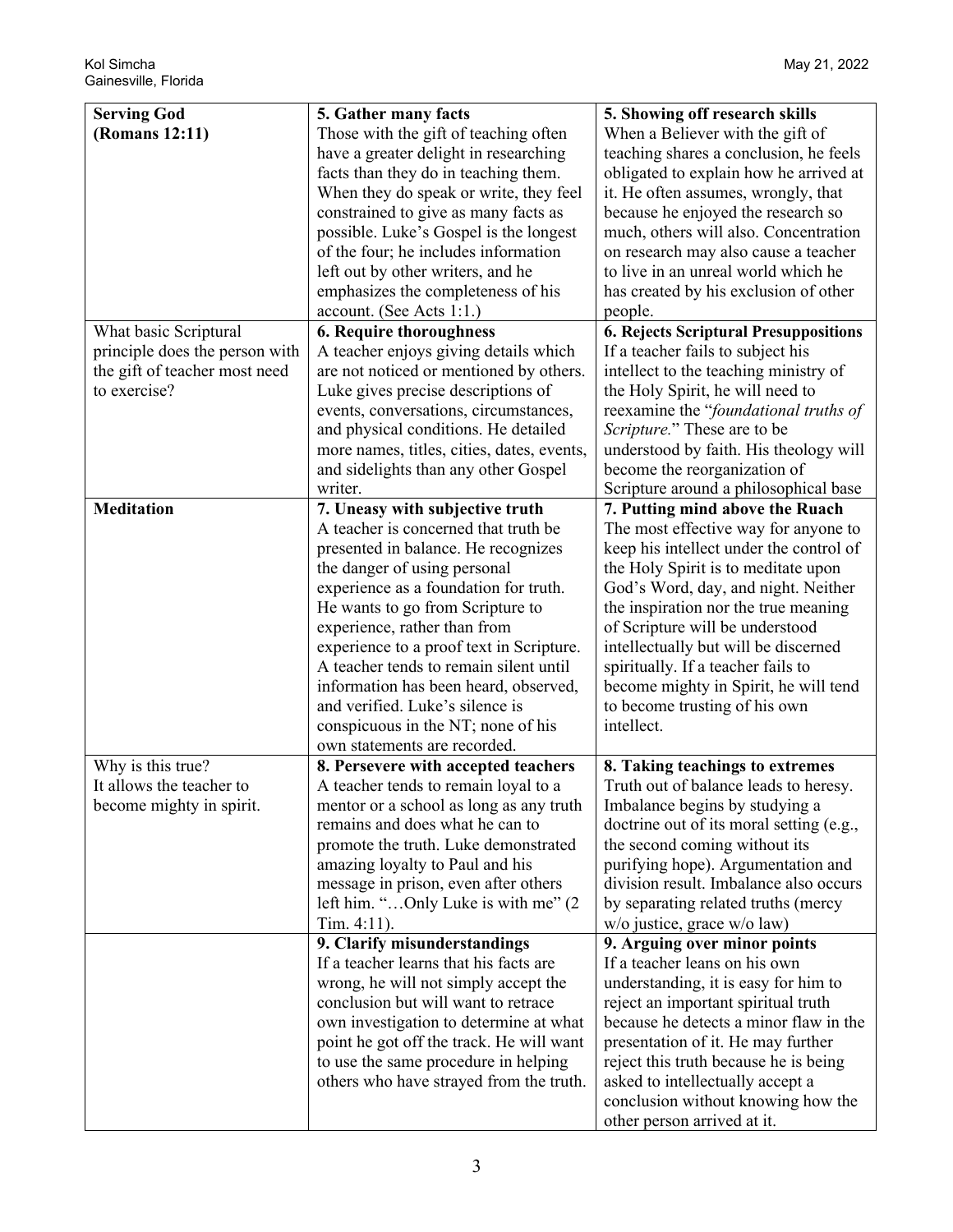## *Characteristics of the gift of Exhorter*

| <b>GIFT</b>                   | <b>CHARACTERISTICS</b>                                                          | <b>MISUSES</b>                                                                 |
|-------------------------------|---------------------------------------------------------------------------------|--------------------------------------------------------------------------------|
| Who in Scripture best         | 1. Committed to Spiritual growth                                                | 1. Keeping others waiting for them                                             |
| illustrates the motivational  | The motivation of an exhorter is to see                                         | An exhorter's willingness to give                                              |
| gift of exhorter?             | spiritual growth take place in practical                                        | people whatever time is necessary to                                           |
|                               | living, and he is willing to become                                             | help them grow spiritually often cuts                                          |
|                               | personally involved to see it achieved.                                         | into family time and personal                                                  |
|                               | Paul said, "I am suffering the pains                                            | responsibilities. He often assumes that                                        |
|                               | of giving birth to you all over again -                                         | his family will understand, until                                              |
|                               | and this will go on until the Messiah                                           | major resentments surface. Paul                                                |
|                               | takes shape in you" (Gal. 4:19). Paul                                           | understood the sacrifices that he was                                          |
|                               | further declared that he worked night                                           | making in his ministry; however, if an                                         |
|                               | & day to "present everyone as                                                   | exhorter is married, his priority must                                         |
|                               | having reached the goal, united with                                            | be his marriage. (See 1 Corinthians                                            |
|                               | Messiah" (Col. 1:28).                                                           | $7:32-34.$                                                                     |
| <b>Rabbi Paul the Apostle</b> | 2. Able to see root problems                                                    | 2. Look to themselves for solutions                                            |
|                               | An exhorter can discern the spiritual                                           | As an exhorter gains experience and                                            |
|                               | maturity of another person. Based on                                            | success in counseling, he tends to                                             |
|                               | this, he is motivated to search out                                             | categorize problems as he hears them                                           |
|                               | hindrances in the lives of those who                                            | and arrive at conclusions before                                               |
|                               | are not growing spiritually and to give                                         | getting all the facts. By failing to                                           |
|                               | further encouragement to those who                                              | listen completely and sense direction                                          |
|                               | are. Paul saw the Corinthians as                                                | from the HS, an exhorter can be                                                |
|                               | spiritual infants and therefore could                                           | guilty of the folly of giving foolish                                          |
|                               | not speak unto them "as spiritual                                               | counsel: "To answer someone before                                             |
|                               | but as worldly people" (1 Cor. 3:1).                                            | hearing him out is both stupid and                                             |
|                               |                                                                                 | embarrassing" (Prov. 18:13.)                                                   |
| Rejoice in your hope          | 3. See steps of action                                                          | 3. Being proud of visible results                                              |
| (Romans 12:12)                | An exhorter has the ability to visualize                                        | When an exhorter gives steps of                                                |
|                               | spiritual achievement for another                                               | action, he assumes that they will be<br>carried out. He bases this expectation |
|                               | Believer and then help him work out<br>practical steps of action to achieve it. | on the fact that he has "come                                                  |
|                               | These steps are designed to remove                                              | alongside" and is working with the                                             |
|                               | hindrances and develop personal                                                 | person to achieve agreed upon goals.                                           |
|                               | disciplines through which the HS can                                            | As spiritual growth becomes visible,                                           |
|                               | work. Paul told Timothy to flee                                                 | it is easy for an exhorter to take                                             |
|                               | youthful lusts, to avoid foolish                                                | personal credit for it. He may also be                                         |
|                               | questions, and to follow righteousness                                          | tempted to settle for outward                                                  |
|                               | with a pure heart. (See 2 Tim. 2:22-                                            | conformity rather than true inward                                             |
|                               | 23).                                                                            | change.                                                                        |
| Be patient in your troubles   | 4. Raise hope for solutions                                                     | 4. Starting projects prematurely                                               |
| (Romans 12:12)                | An exhorter tends to use examples                                               | Exhorters tend to jump into new                                                |
|                               | from the lives of others to help                                                | projects without finishing existing                                            |
|                               | Believers see the potential of daily                                            | ones. They use projects to motivate                                            |
|                               | victory. Paul used the testimony of one                                         | others, and then when others are                                               |
|                               | congregation to motivate another                                                | involved, the exhorters find a better                                          |
|                               | congregation. (See 2 Corinthians 9:2.)                                          | project. After several projects, those                                         |
|                               | He used his own life to illustrate God's                                        | who are working on them may                                                    |
|                               | grace since he was the chief of all                                             | become frustrated. The exhorter,                                               |
|                               | sinners. (See 1 Timothy 1:15.)                                                  | however, sees the projects as simply a                                         |
|                               |                                                                                 | means to accomplishing a bigger                                                |
|                               |                                                                                 | perspective.                                                                   |